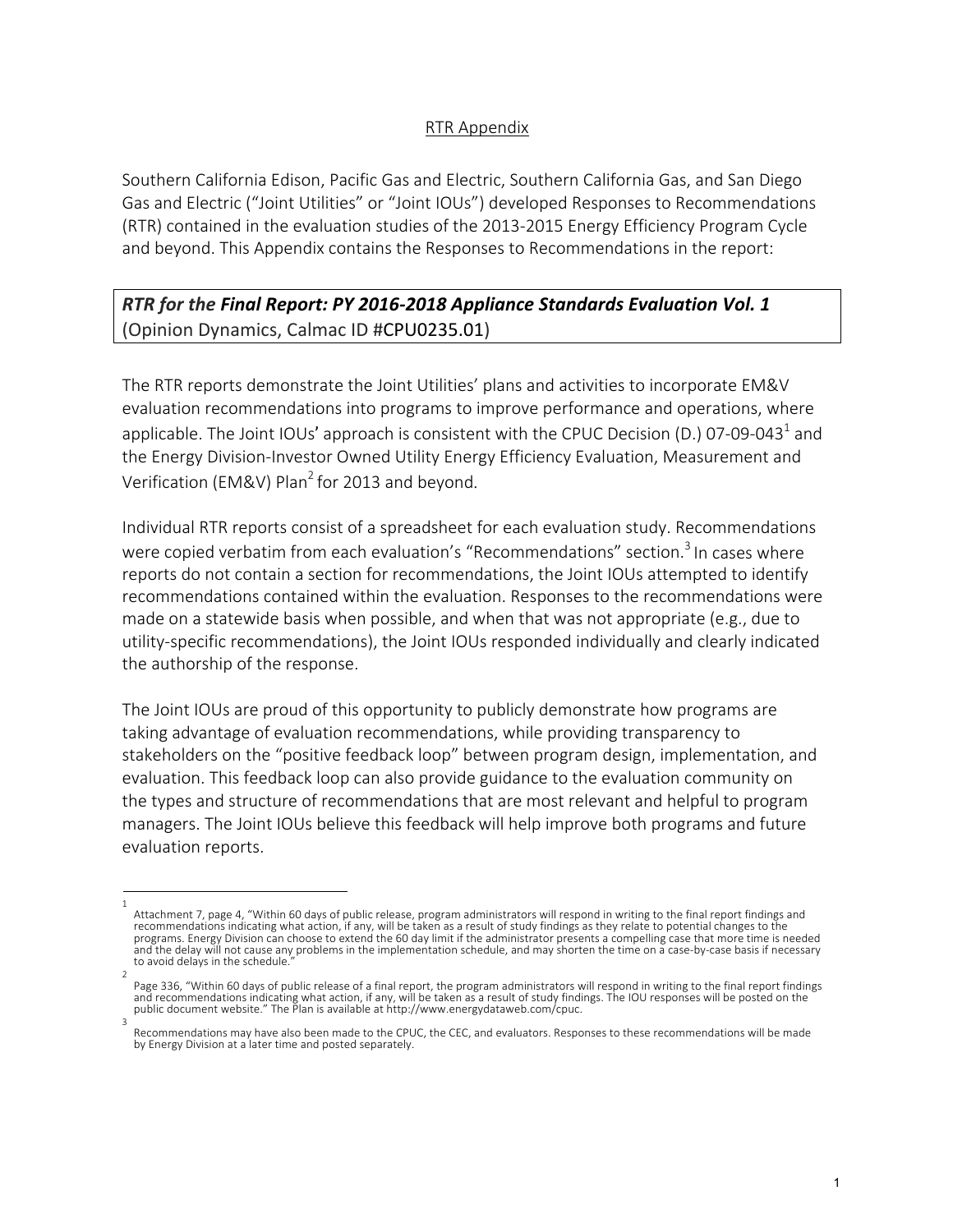## **Response to Recommendations (RTR) in Impact, Process, and Market Assessment Studies**

**Study Title:** Final Report: PY 2016-2018 Appliance Standards Evaluation Vol. 1

**Program:** C&S

Author: Opinion Dynamics

**Calmac ID:** CPU0235.01

**Link to Report:** http://calmac.org/publications/Del13B\_CS\_Report\_Appl-Stds\_FINAL\_2021-06-30.pdf

|                |       |                                                                                                                                                                                                                                                                                                                                                                          |                                                                                                                                                                                                                                                                                                                           |                                                               |                                               | <b>PG&amp;E</b> (if applicable)                                                                                                                                                                                  |                                               | <b>SCE</b> (if applicable)                                                                                                    |                                               | <b>SCG</b> (if applicable)                                                                                                    |                                               | <b>SDG&amp;E (if applicable)</b>                                                                                              |  |
|----------------|-------|--------------------------------------------------------------------------------------------------------------------------------------------------------------------------------------------------------------------------------------------------------------------------------------------------------------------------------------------------------------------------|---------------------------------------------------------------------------------------------------------------------------------------------------------------------------------------------------------------------------------------------------------------------------------------------------------------------------|---------------------------------------------------------------|-----------------------------------------------|------------------------------------------------------------------------------------------------------------------------------------------------------------------------------------------------------------------|-----------------------------------------------|-------------------------------------------------------------------------------------------------------------------------------|-----------------------------------------------|-------------------------------------------------------------------------------------------------------------------------------|-----------------------------------------------|-------------------------------------------------------------------------------------------------------------------------------|--|
| Item           | Page  | <b>Findings</b>                                                                                                                                                                                                                                                                                                                                                          | <b>Best Practice /</b><br><b>Recommendations</b><br>(Verbatim from<br><b>Final Report)</b>                                                                                                                                                                                                                                | Recommenda-<br>tion<br>Recipient                              | Disposi-<br>tion                              | <b>Disposition Notes</b>                                                                                                                                                                                         | Disposi-<br>tion                              | <b>Disposition Notes</b>                                                                                                      | <b>Disposi-</b><br>tion                       | <b>Disposition Notes</b>                                                                                                      | Disposi-<br>tion                              | <b>Disposition Notes</b>                                                                                                      |  |
|                |       |                                                                                                                                                                                                                                                                                                                                                                          |                                                                                                                                                                                                                                                                                                                           | If incorrect,<br>please<br>indicate and<br>redirect in notes. | Choose:<br>Accepted,<br>Rejected,<br>or Other | Examples:<br>Describe specific program change,<br>give reason for rejection, or indi-<br>cate that it's under further review.                                                                                    | Choose:<br>Accepted,<br>Rejected,<br>or Other | Examples:<br>Describe specific program change,<br>give reason for rejection, or indi-<br>cate that it's under further review. | Choose:<br>Accepted,<br>Rejected,<br>or Other | Examples:<br>Describe specific program change,<br>give reason for rejection, or indi-<br>cate that it's under further review. | Choose:<br>Accepted,<br>Rejected,<br>or Other | Examples:<br>Describe specific program change,<br>give reason for rejection, or indi-<br>cate that it's under further review. |  |
| 1              | 8-9   | The CCSRs support the<br>savings claims (similar to<br>workpapers). This docu-<br>mentation is expensive<br>to produce and histori-<br>cally, the type of infor-<br>mation to include is am-<br>biguous.<br>The evaluators identified<br>several types of infor-<br>mation or practices to<br>include as the most in-<br>formative for evaluation<br>purposes.           | Items to include:<br>1. Rulemaking history and timelines.<br>2. List of key stakeholders and con-<br>tact information.<br>3. Activities sorted by attribution fac-<br>tors.<br>4. Summary tables of ISSM inputs.<br>5. Standardized spreadsheet layouts<br>(as much as practical).<br>6. Collection of related documents. | PA                                                            | Accepted                                      | The noted items shall be included<br>in all subsequent CCSRs.                                                                                                                                                    | Other                                         | We defer to PG&E since they are<br>the Statewide lead.                                                                        | Other                                         | We defer to PG&E since they are<br>the Statewide lead.                                                                        | Other                                         | We defer to PG&E since they are<br>the Statewide lead.                                                                        |  |
| 2              | $8-9$ | The CCSRs support the<br>savings claims (similar to<br>workpapers). This docu-<br>mentation is expensive<br>to produce and histori-<br>cally, the type of infor-<br>mation to include is am-<br>biguous.<br>The evaluators identified<br>several types of infor-<br>mation or practices to<br>exclude since they pro-<br>vide little insight for<br>evaluation purposes. | Items to exclude:<br>1. Logic models and theory of change.<br>These can be included in Business<br>plans or other documents, as nec-<br>essary.<br>2. Communication logs.                                                                                                                                                 | PA                                                            | Accepted                                      | The noted items shall be excluded<br>from all subsequent CCSRs.                                                                                                                                                  | Other                                         | We defer to PG&E since they are<br>the Statewide lead.                                                                        | Other                                         | We defer to PG&E since they are<br>the Statewide lead.                                                                        | Other                                         | We defer to PG&E since they are<br>the Statewide lead.                                                                        |  |
| $\overline{3}$ | $8-9$ | There are two areas<br>where the CCSR could<br>improve by including<br>better information.                                                                                                                                                                                                                                                                               | 1. The connection from CCSR as-<br>sumptions to claimed savings<br>should be clear.<br>2. Supporting files should be indexed<br>and described or have standard-                                                                                                                                                           | PA                                                            | Accepted                                      | The CCSR Impact Analysis Excel<br>template associated with each<br>new code/standard shall include a<br>"CPUC_inputs" tab that links the<br>CCSR assumptions to required CE-<br>DARS data fields. Any changes to | Other                                         | We defer to PG&E since they are<br>the Statewide lead.                                                                        | Other                                         | We defer to PG&E since they are<br>the Statewide lead.                                                                        | Other                                         | We defer to PG&E since they are<br>the Statewide lead.                                                                        |  |